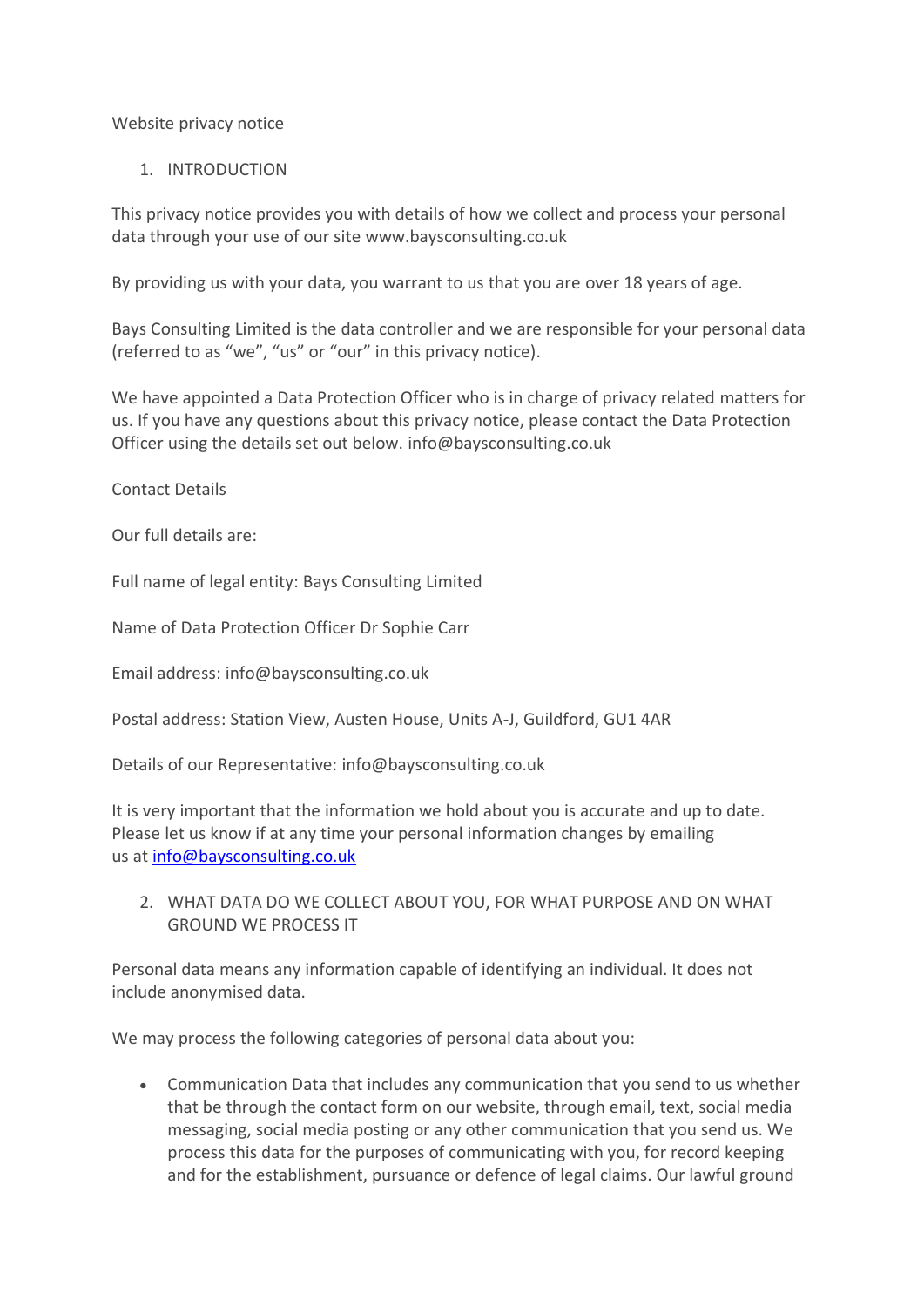for this processing is our legitimate interests which in this case are to reply to communications sent to us, to keep records and to establish, pursue or defend legal claims.

- User Data that includes data about how you use our website and any online services together with any data that you post for publication on our website or through other online services. We process this data to operate our website and ensure relevant content is provided to you, to ensure the security of our website, to maintain backups of our website and/or databases and to enable publication and administration of our website, other online services and business. Our lawful ground for this processing is our legitimate interests which in this case are to enable us to properly administer our website and our business.
- Technical Data that includes data about your use of our website and online services such as your IP address, your login data, details about your browser, length of visit to pages on our website, page views and navigation paths, details about the number of times you use our website, time zone settings and other technology on the devices you use to access our website. The source of this data is from our analytics tracking system. We process this data to analyse your use of our website and other online services, to administer and protect our business and website, to deliver relevant website content and advertisements to you and to understand the effectiveness of our advertising. Our lawful ground for this processing is our legitimate interests which in this case are to enable us to properly administer our website and our business and to grow our business and to decide our marketing strategy.
- Marketing Data that includes data about your preferences in receiving marketing from us and our third parties and your communication preferences. We process this data to enable you to partake in our promotions such as competitions, prize draws and free give-aways, to deliver relevant website content and advertisements to you and measure or understand the effectiveness of this advertising. Our lawful ground for this processing is our legitimate interests which in this case are to study how customers use our products/services, to develop them, to grow our business and to decide our marketing strategy.
- We may use Customer Data, User Data, Technical Data and Marketing Data to deliver relevant website content and advertisements to you (including Facebook adverts or other display advertisements) and to measure or understand the effectiveness of the advertising we serve you. Our lawful ground for this processing is legitimate interests which is to grow our business. We may also use such data to send other marketing communications to you. Our lawful ground for this processing is either consent or legitimate interests (namely to grow our business).

#### Sensitive Data

We do not collect any Sensitive Data about you. Sensitive data refers to data that includes details about your race or ethnicity, religious or philosophical beliefs, sex life, sexual orientation, political opinions, trade union membership, information about your health and genetic and biometric data. We do not collect any information about criminal convictions and offences.

4. MARKETING COMMUNICATIONS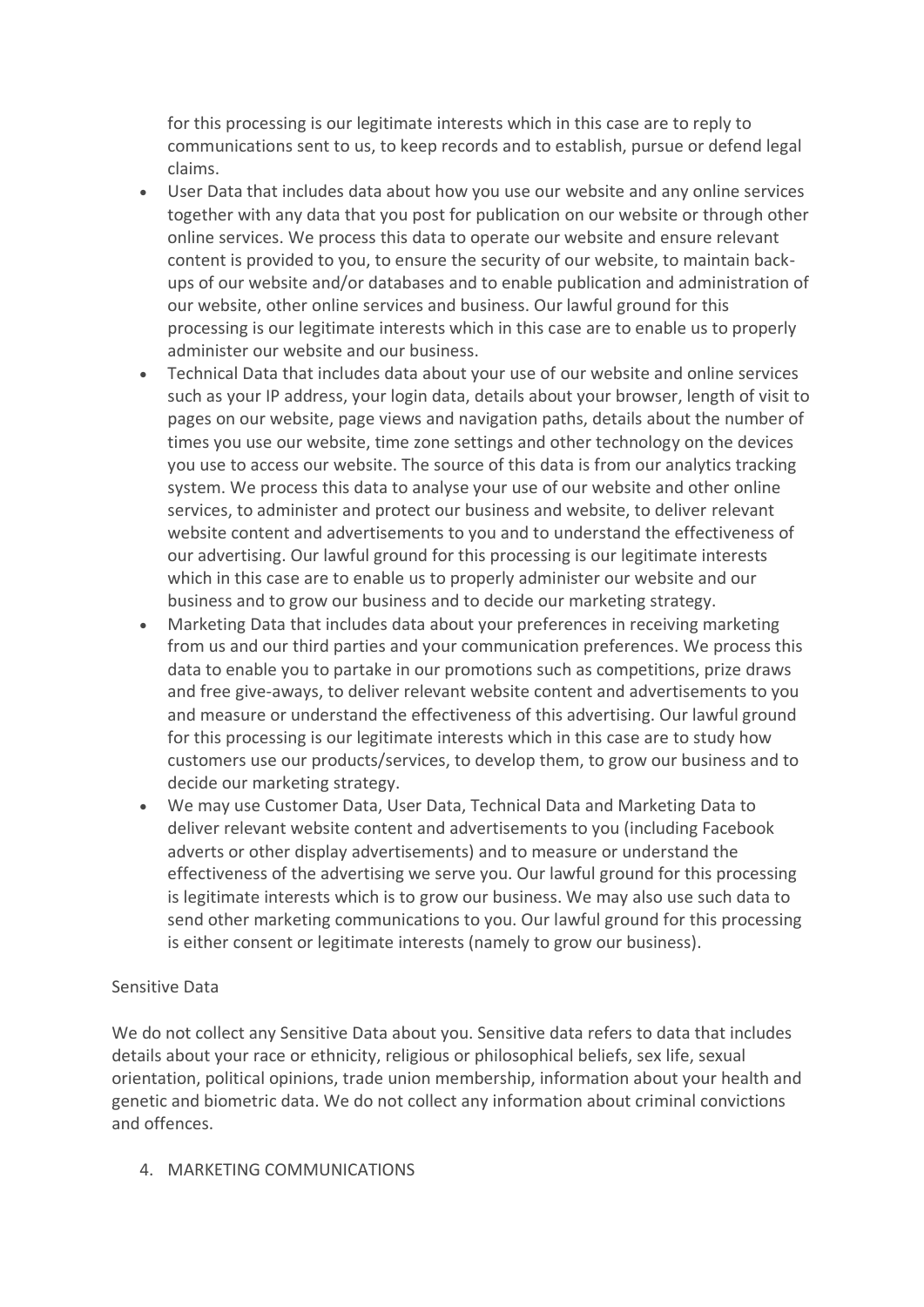Our lawful ground of processing your personal data to send you marketing communications is either your consent or our legitimate interests (namely to grow our business).

Under the Privacy and Electronic Communications Regulations, we may send you marketing communications from us if (i) you made a purchase or asked for information from us about our goods or services or (ii) you agreed to receive marketing communications and in each case you have not opted out of receiving such communications since. Under these regulations, if you are a limited company, we may send you marketing emails without your consent. However you can still opt out of receiving marketing emails from us at any time.

Before we share your personal data with any third party for their own marketing purposes, we will get your express consent.

You can ask us or third parties to stop sending you marketing messages at any time by logging into the website and checking or unchecking relevant boxes to adjust your marketing preferences OR by following the opt-out links on any marketing message sent to you.

If you opt out of receiving marketing communications this opt-out does not apply to personal data provided as a result of other transactions, such as purchases, warranty registrations etc.

## 5. DISCLOSURES OF YOUR PERSONAL DATA

We may have to share your personal data with the parties set out below:

- Service providers who provide IT and system administration services.
- Professional advisers including lawyers, bankers, auditors and insurers
- Government bodies that require us to report processing activities.
- Third parties to whom we sell, transfer, or merge parts of our business or our assets.

We require all third parties to whom we transfer your data to respect the security of your personal data and to treat it in accordance with the law. We only allow such third parties to process your personal data for specified purposes and in accordance with our instructions.

#### 6. INTERNATIONAL TRANSFERS

We share your personal data within our group of companies which involves transferring your data outside the European Economic Area (EEA)

We are subject to the provisions of the General Data Protection Regulations that protect your personal data. Where we transfer your data to third parties outside of the EEA, we will ensure that certain safeguards are in place to ensure a similar degree of security for your personal data. As such:

• We may transfer your personal data to countries that the European Commission have approved as providing an adequate level of protection for personal data by; or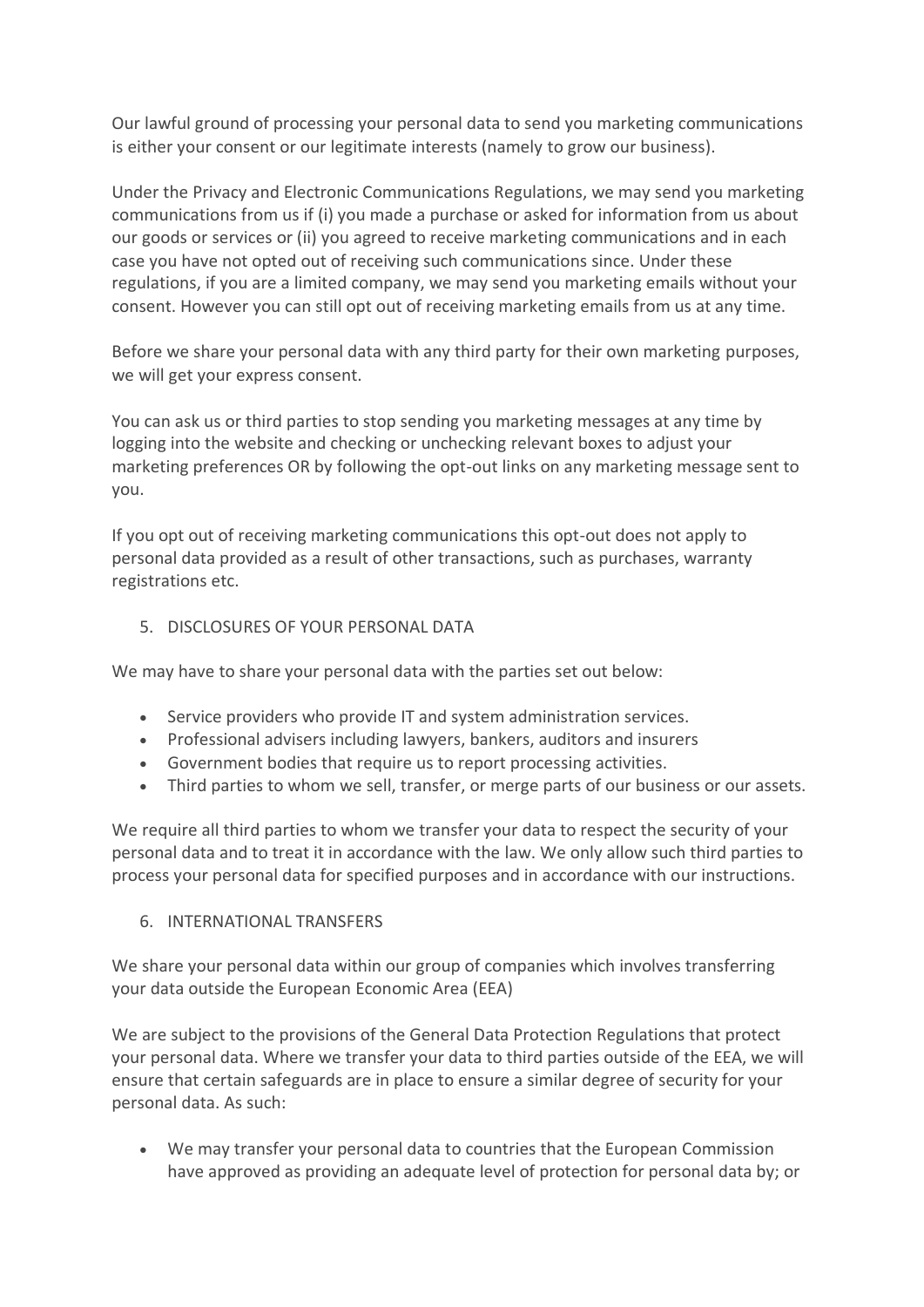- If we use US-based providers that are part of EU-US Privacy Shield, we may transfer data to them, as they have equivalent safeguards in place; or
- Where we use certain service providers who are established outside of the EEA, we may use specific contracts or codes of conduct or certification mechanisms approved by the European Commission which give personal data the same protection it has in Europe.

If none of the above safeguards is available, we may request your explicit consent to the specific transfer. You will have the right to withdraw this consent at any time.

# 7. DATA SECURITY

We have put in place security measures to prevent your personal data from being accidentally lost, used, altered, disclosed, or accessed without authorisation. We also allow access to your personal data only to those employees and partners who have a business need to know such data. They will only process your personal data on our instructions, and they must keep it confidential.

We have procedures in place to deal with any suspected personal data breach and will notify you and any applicable regulator of a breach if we are legally required to.

# 8. DATA RETENTION

We will only retain your personal data for as long as necessary to fulfil the purposes we collected it for, including for the purposes of satisfying any legal, accounting, or reporting requirements.

When deciding what the correct time is to keep the data for we look at its amount, nature and sensitivity, potential risk of harm from unauthorised use or disclosure, the processing purposes, if these can be achieved by other means and legal requirements.

For tax purposes, the law requires us to keep basic information about our customers (including Contact, Identity, Financial and Transaction Data) for six years after they stop being customers.

In some circumstances, we may anonymise your personal data for research or statistical purposes in which case we may use this information indefinitely without further notice to you.

## 9. YOUR LEGAL RIGHTS

Under data protection laws you have rights in relation to your personal data that include the right to request access, correction, erasure, restriction, transfer, to object to processing, to portability of data and (where the lawful ground of processing is consent) to withdraw consent.

You can see more about these rights at: